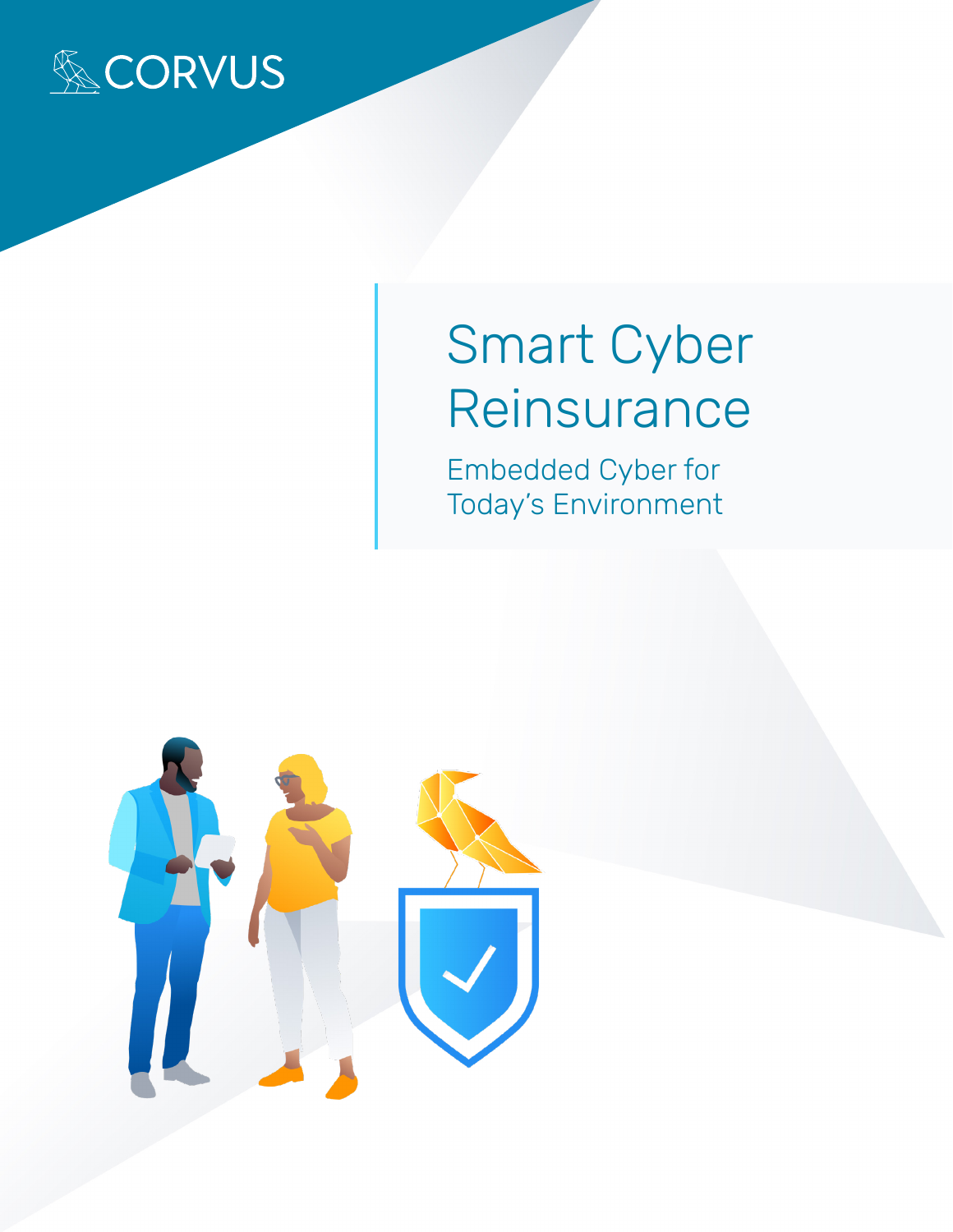# Who is Corvus?

Through insurance products and digital tools we are reducing risk, increasing transparency, and improving resilience for policyholders and program partners. Corvus's market-leading specialty insurance products are enabled by advanced data science and include Smart Cyber Insurance®, Smart Tech E&O<sup>SM</sup>, Smart Cargo®, and a suite of products for Financial Institutions. Our digital platforms and tools enable efficient quoting and binding and proactive risk mitigation.

**Our mission:** To make the world a safer place by mitigating or eliminating adverse events. We do this by empowering carriers, brokers and policyholders to better predict and mitigate risk.

## Why Offer Corvus Smart Cyber Reinsurance?

Our White Label Reinsurance Solutions help manage the cost of your cyber program while further differentiating you with brokers and policyholders. What we provide:

- Coverage for all policyholders with no account-specific underwriting
- Experienced response team that improves quantitative and qualitative claim outcomes
- Proactive risk management tools to enhance value for and engagement with agents and policyholders
- White label alternatives that further differentiate your business
- A variety of coverage options to best suit the needs of each program
- Ongoing cyber threat monitoring throughout the policy period
- Prioritized recommendations for fixing key vulnerabilities (with Corvus experts available to assist)
- Risk management experts to enable policyholder preparation
- Security testing and awareness
- Fully bundled solution with no additional charge for Corvus services

## Table of Contents

| <b>What Corvus's</b><br><b>Smart Cyber</b><br><b>Solution Covers</b> | р.З |
|----------------------------------------------------------------------|-----|
| Corvus Scan:<br><b>How it Works</b>                                  | р.4 |
| What You Need<br>to Know About<br><b>Cyber Liability</b>             | p.5 |
| Policyholder<br><b>Benefits</b>                                      |     |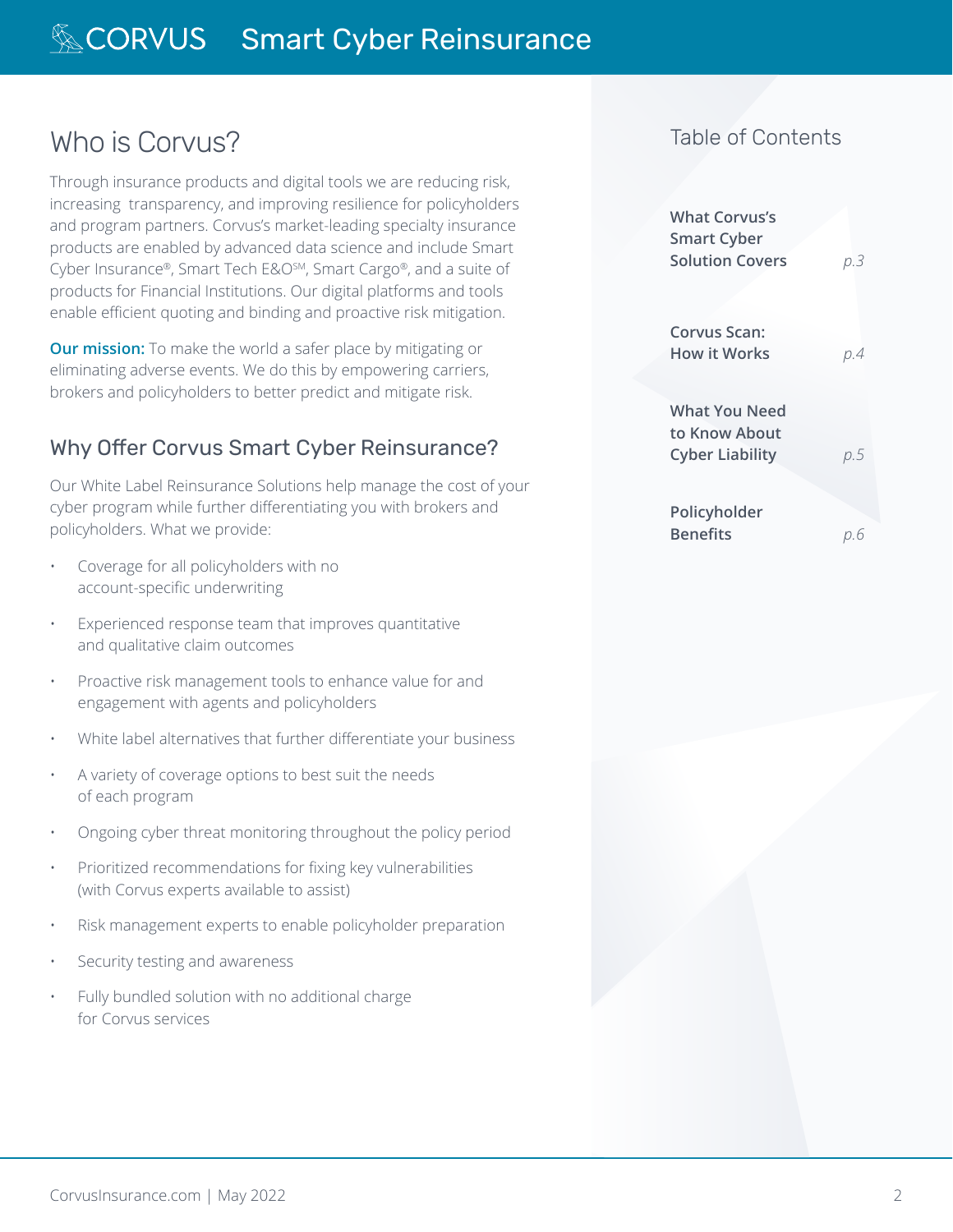# Corvus's Smart Cyber Reinsurance Coverage Options

## 3rd Party Coverages:

- **Network Security and Privacy Liability:** in the event the insured is sued for damages after a Security / Privacy breach, the policy will pay those damages and defense costs
- **Regulatory Investigations, Fines and Penalties:** if a government agency or regulatory authority finds that the insured is guilty of breaching a Privacy Regulation, the policy will pay for the Defense and the civil fines / monetary penalties/monetary amounts they are obligated to deposit into a fund as equitable relief due to the Security/Privacy breach. Media Liability: coverage if the insured is sued for damages by a third party due to the release/display of Media Material that results in things like defamation, slander, trade libel, infringement of trademark/copyright, etc.
	- **PCI DSS Assessment Expenses:** if there is actual or alleged non-compliance with the Payment Card Industry Data Security Standards by the insured, the policy will pay the Defense costs and the costs, fines and penalties, fraud loss recoveries, etc. required by the Merchant Services Agreement.
- **Breach Management Expenses:** coverage when the insured has a legal obligation to notify individuals who are affected by a breach and they have to contractually indemnify a third party for those costs due to a breach

## Enhanced Buy-up Coverage:

- Automated quoting for buy-ups (up to \$3M limits and \$300M revenue for most classes of business)
- Up to \$5M primary and excess limits, with broad industry appetite
- Streamlined online application process
- Selling tools to help quantify clients' cyber risk and sell coverage

### 1st Party Coverages:

- **Breach Response and Remediation Expenses:** The policy will pay the cost to the insured to hire forensic computer experts to figure out the scope of the breach, notification expenses to share with the affected individuals, legal expenses to determine legal duties and notification laws, costs to provide identity theft or credit monitoring, costs to host a breach hotline for customers, etc.
- **Social Engineering & Cyber Crime Coverage:** Coverage for theft of funds or financial fraud loss that the insured suffers as a result of a malicious actor duping them/impersonating an employee or client
- **Cyber Extortion and Ransomware Coverage:** The policy will cover the cost of the expenses incurred to avoid further disruption or failure to an insured computer systems and the ransom payment required by the malicious actor holding their data hostage
- **Digital Asset Destruction, Data Retrieval and System Restoration:** The policy will pay the expenses the insured incurs to restore, recreate or replace Digital Assets or Computer Systems that are directly impacted by a breach or administrative error
- **System Failure Coverage: The lost revenue, extra** expenses or data restoration expenses that the insured incurs as a result of an administrative error, computer crime, accidental physical damage, failure in power supply, electrostatic buildup, etc. will be paid by the policy
- **Reputational Loss Coverage:** business income loss that the insured suffers due to an Adverse Media event that occurs after a breach; covered by the policy
- **Business Interruption:** Coverage if the insured suffers a loss of revenue or extra expenses due to an interruption or outage of their system due to a breach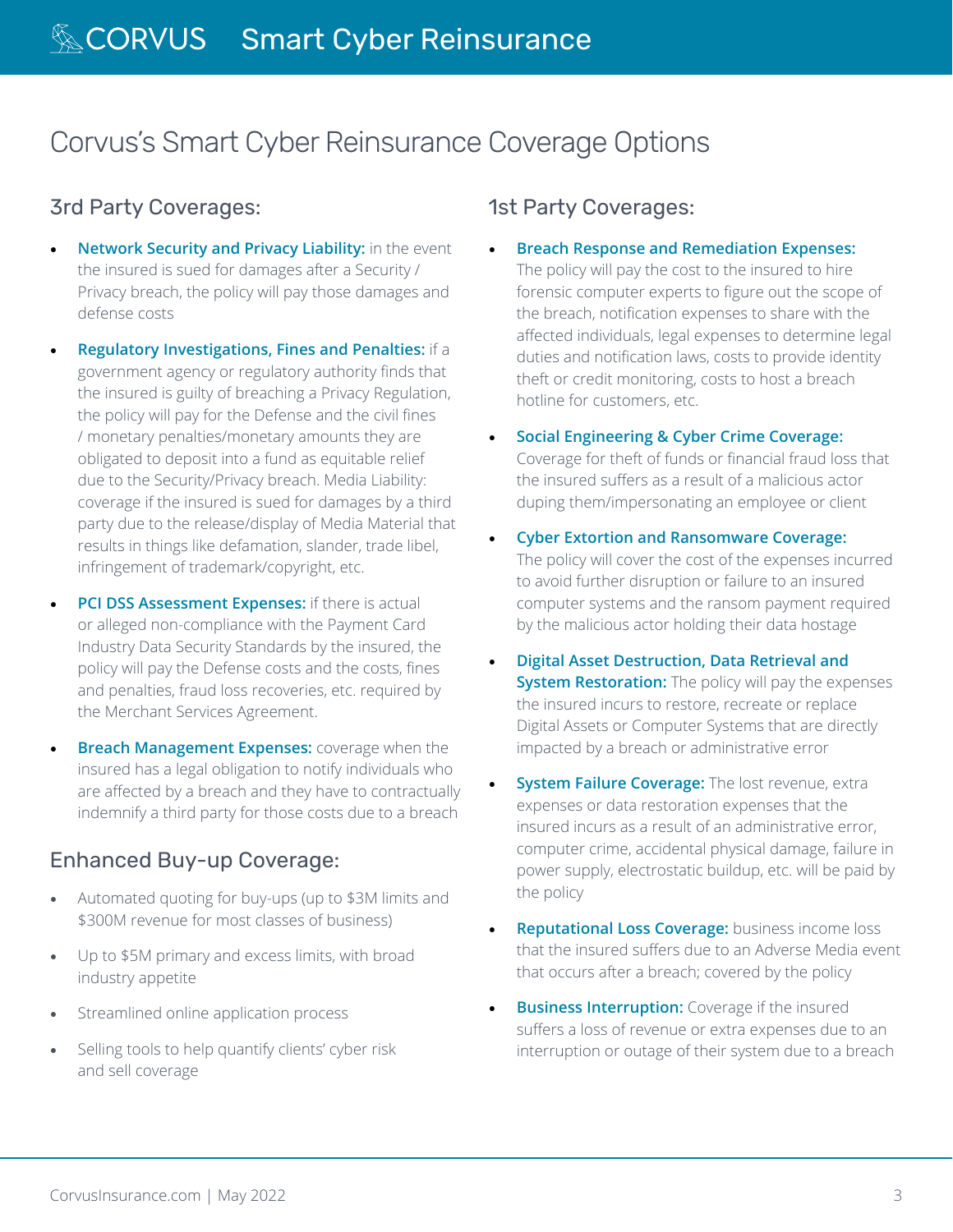# Corvus Scan: How it Works

Our **non-invasive** scan examines your policyholders' externally-facing IT system looking for common risk factors like out-of-date software, risky open ports, and unpatched software. Corvus does not require access to servers, and does not require a password. We see the same information a malicious actor would when they are scanning the web for potential targets.

#### The Corvus Scan provides actionable information for your policyholders.

Our scan consists of three phases: discovery, testing, and recommendations. Once we've identified the scope of an organization's web-facing infrastructure, we perform tests to determine if software is patched, email is secure, and more. These measures provide insights on where security is lacking so we can offer recommendations to policyholders on how they can better protect their organization. The result? Actionable tips that can help prevent a cyber incident from occurring.

## A major value-add.

The Corvus Scan provides an in-depth report equivalent to costly offerings from third-party security companies. We understand that a review of this material with the client might be intimidating without command of the subject matter -- which is why we are here to support you. The Corvus Data Science team and our in-house cybersecurity experts are happy to provide a review of this material with your policyholders.

## Why Insurers Love Our Solution

- Fully reinsured, turn-key cyber solution that helps prevent cyber claims
- Identify critical vulnerabilities and help policyholders mitigate drivers of cyber loss
- Quarterly assessments of risk management results, combined with detailed claim experience, refine portfolio risk management strategy
- Access crucial insurance metrics, aggregate exposure data, and real-time updates about emerging threats with Corvus' data-powered Risk Aggregation Platform

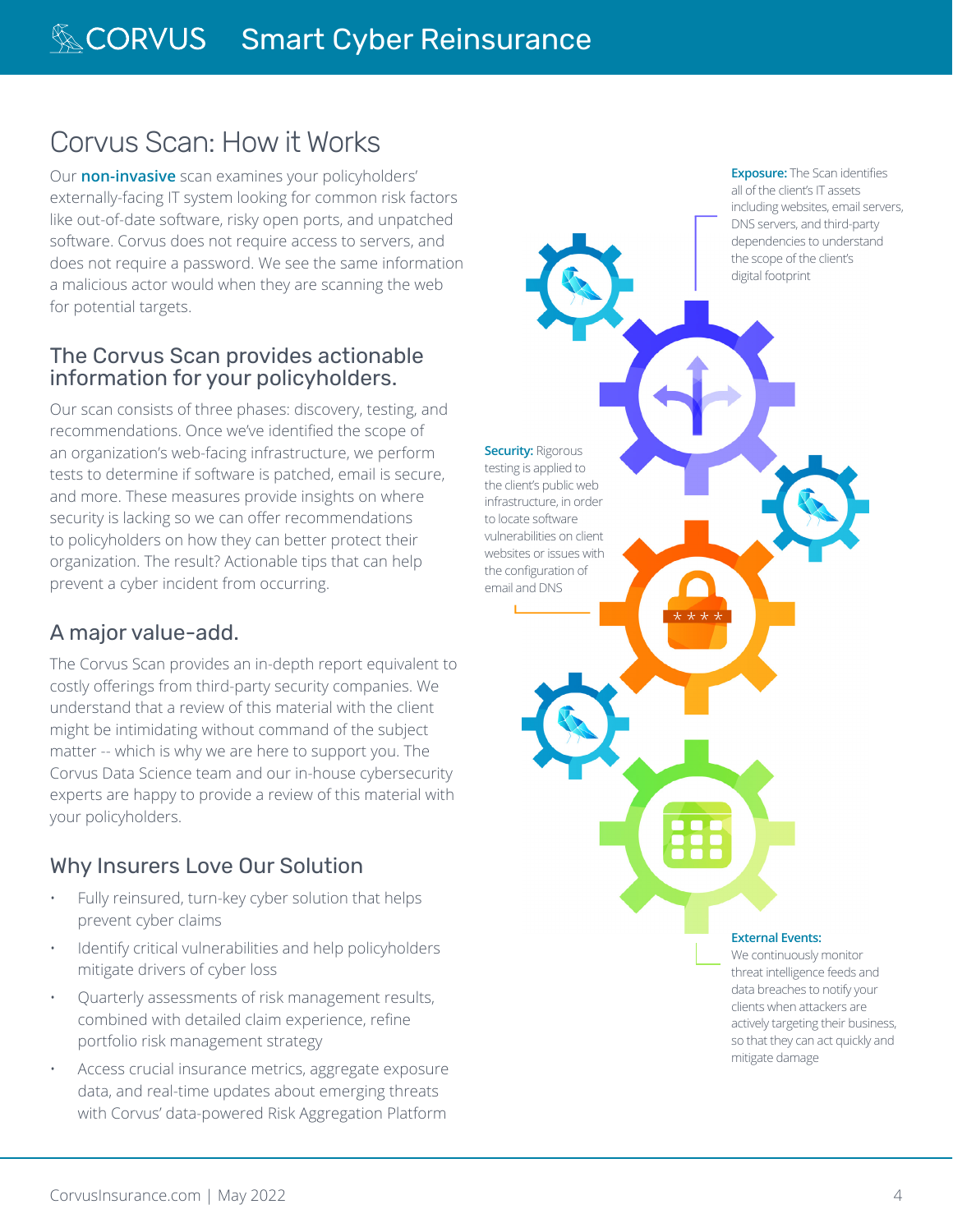# What You Need to Know About Cyber Liability



By 2025, cybercrime is estimated to cost businesses worldwide **\$10.5 TRILLION** each year.

A ransomware attack occurs every **11 SECONDS**.

(Source: [Cybersecurity Ventures](https://1c7fab3im83f5gqiow2qqs2k-wpengine.netdna-ssl.com/wp-content/uploads/2021/01/Cyberwarfare-2021-Report.pdf) / [Cybersecurity Ventures\)](https://cybersecurityventures.com/global-ransomware-damage-costs-predicted-to-reach-20-billion-usd-by-2021/)

#### Frequently Asked Questions:

**Q:** My business is small and we don't have a lot of data; why do I need to spend money on Cyber Insurance?

**A:** Hackers don't discriminate when it comes to the size of your business. Malware takes many forms and attacks are blasted throughout large networks just to see who will take the bait. Some hacking groups even target smaller companies because they assume they do not have the same budget to spend on security protocols and training for their employees. According to Verizon's 2021 Data Breach Report, [61% of small businesses](https://www.verizon.com/business/resources/reports/dbir/) reported at least one cyber attack during the previous year.

**Q:** I don't store data on my systems, it is outsourced to a cloud or other third party service provider – aren't they liable for the data? Do I still need coverage?

**A:** Yes, you still need the coverage because you are still responsible for the care of that data. Legally, regulatory bodies hold the "data owner" responsible, not the "data holder" or "data processor." If a client entrusts their data to you, it does not matter who you outsource that data to on the back-end; you are still responsible for communication with the client and making them whole if something happens to their data. It is also your responsibility to pursue the outsourced provider if it was their fault - but this is where your cyber coverage can come into play and pay these costs upfront for you and subrogate on your behalf.

**Q:** I don't hold or process credit card data; do I still need coverage?

**A:** Absolutely. Any form of financial information, not just credit card information, can be manipulated, stolen, deleted, or sold on the dark web. Companies are still legally required in many cases to report, notify and remediate when other forms of data are exposed.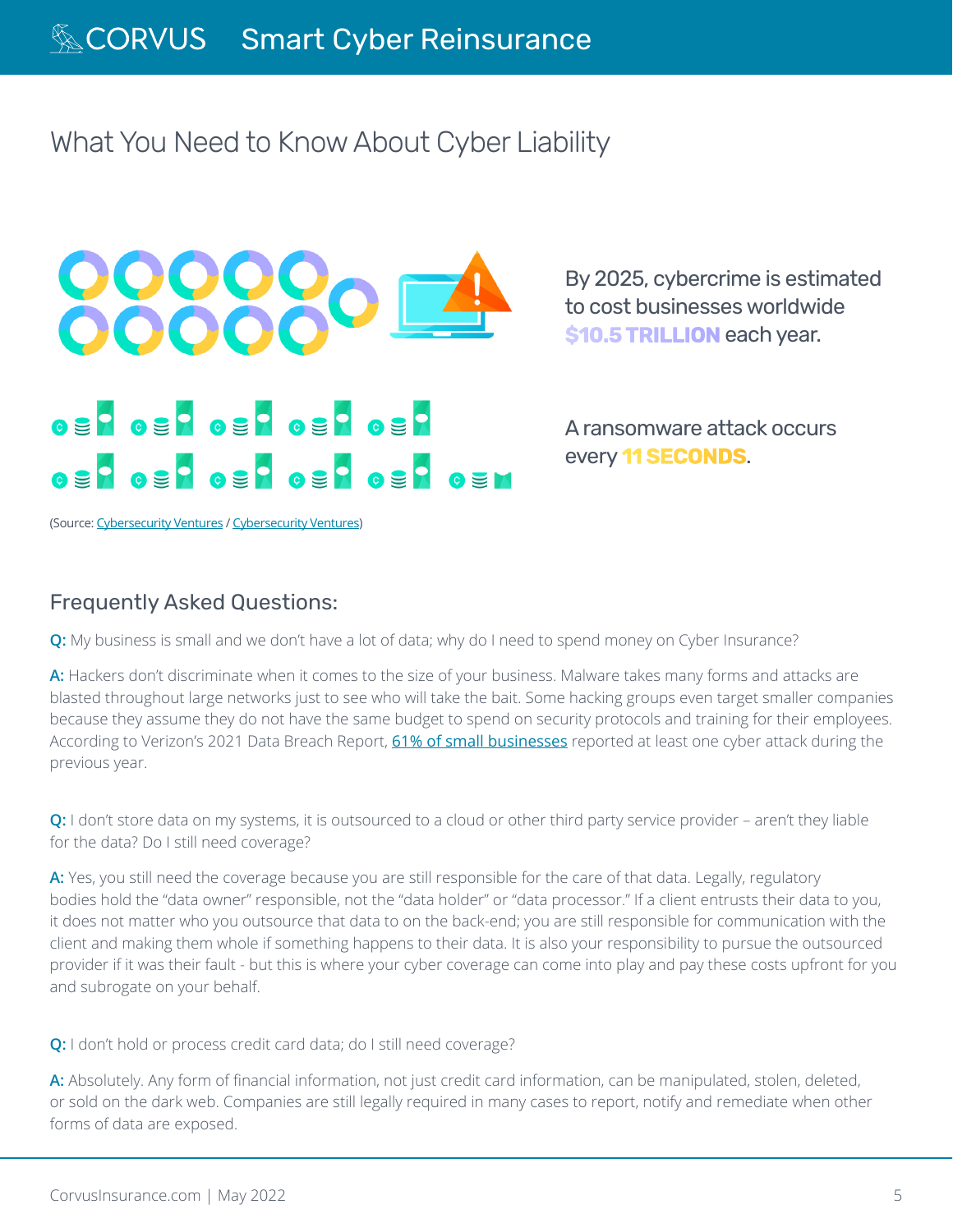#### Claim Scenarios:

- **• A medical office was the victim of ransomware** carried out by a hacker who entered the organization's network through a patching vulnerability. The malicious software installed by the hacker encrypted personal health information on the system, including patient medical records. The hacker demanded a ransom payment of 5 bitcoin to unlock the data. After a digital forensics investigation was conducted and the threat was deemed credible, the ransom payment was paid.
- **• A partner at a law firm had her laptop stolen from her car.** The unencrypted laptop contained more than 10,000 customer records that contained sensitive data, including social security numbers, medical records, and billing information. All individuals that were impacted had to be notified and were offered two years of identity monitoring expenses. A total of \$105,000 was incurred.
- **• Malware was remotely placed into a real estate agency's computer system** and all customer data was removed. As a result, the company incurred over \$20,000 in forensics expenses and \$240,000 in legal expenses.
- **• Hackers placed malicious software on a local pizza shop's computer system.** The police in Marysville, Ohio started receiving an abnormal number of complaints about stolen credit card information. Due to a lack of cybersecurity infrastructure, threat actors were able to gain access to the shop's payment information.
- **• An excavation and construction company noticed** their printers acting up one day in April 2021, and soon after, they found themselves locked out of their entire network. The ransom cost \$100K, but they estimate that an extra \$1 million in additional work is needed to recoup their \$100K loss.

# Policyholder Benefits

#### How Risk + Response Services makes your clients safer.

| <b>Annual Scan Reports</b>                                                                                      | <b>Cybersecurity Alerts</b>                                                                                  | <b>Optional Add-Ons</b>                                                                                                               |
|-----------------------------------------------------------------------------------------------------------------|--------------------------------------------------------------------------------------------------------------|---------------------------------------------------------------------------------------------------------------------------------------|
| Corvus Scan Reports are delivered<br>annually, providing IT security analysis<br>and actionable recommendations | If a critical vulnerability is discovered,<br>Corvus generates a notification to help<br>mitigate the threat | <b>Cybersecurity recommendations</b><br>Dig into all the details of the latest<br>scan report on a call with a Corvus<br>cyber expert |
|                                                                                                                 |                                                                                                              | Phishing test & discounted services                                                                                                   |
|                                                                                                                 |                                                                                                              |                                                                                                                                       |
| <b>Breach Response</b>                                                                                          | <b>Claims Handling</b>                                                                                       | Conduct a phishing test from                                                                                                          |
| In the event of a cyber incident, policy-                                                                       | We're there with the policyholder                                                                            | KnowBe4, a leading provider                                                                                                           |
| holders get access to a breach coach                                                                            | throughout a transparent claims                                                                              | Meet the breach coach                                                                                                                 |
| to help navigate the incident and                                                                               | process led by our seasoned team                                                                             | Discuss breach response process                                                                                                       |
| access to trusted vendors for critical<br>response services                                                     | of cyber claims specialists                                                                                  | and preparedness with a top<br>privacy attorney                                                                                       |